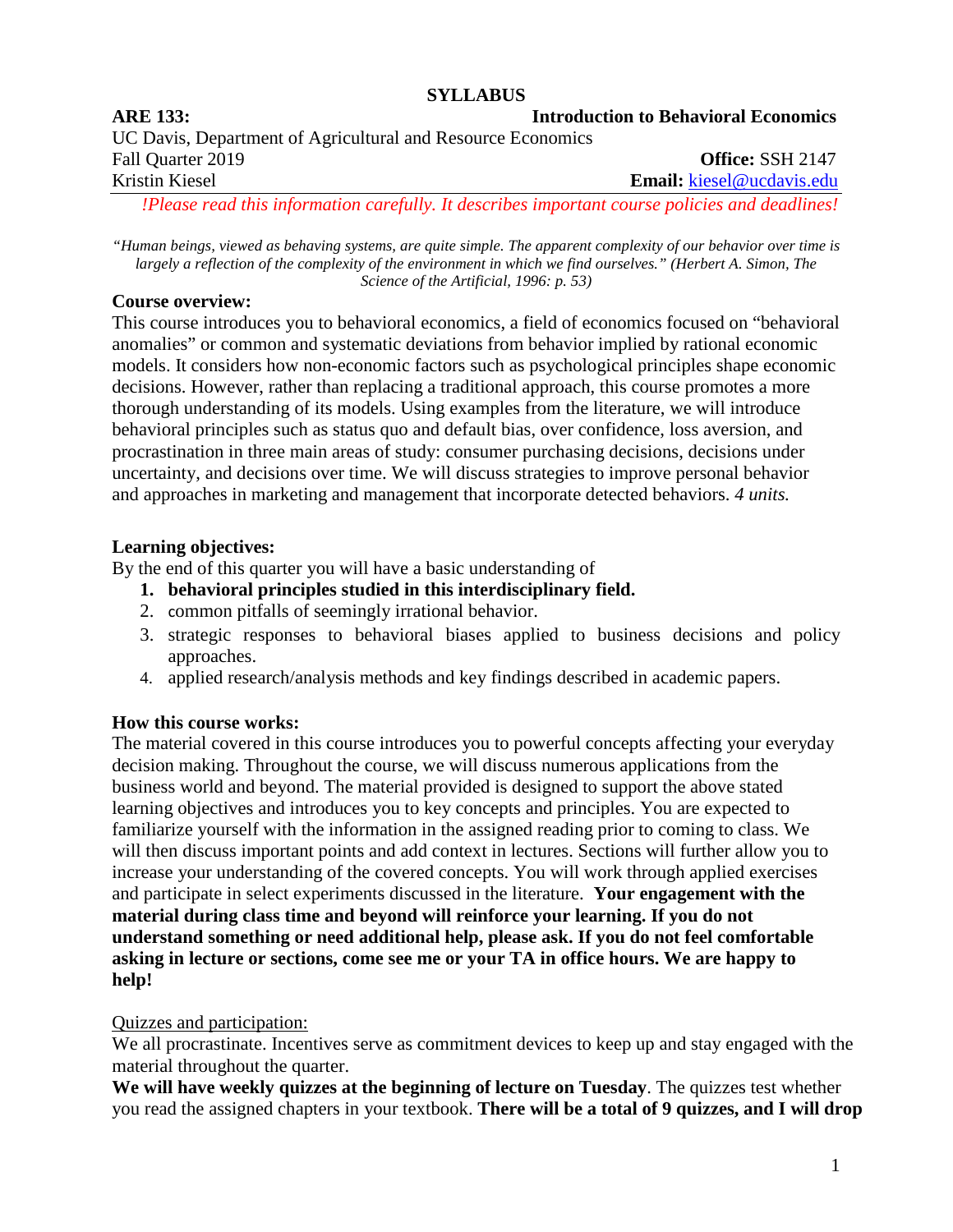#### **your two lowest quiz scores in computing your final grade.** You will need a UCD2000 (blue or red) scantron for each quiz.

In addition, you will be able to actively participate and test your understanding by responding to questions using iclicker remotes or the iclicker app (Reef) throughout lectures. I will randomly choose one question from each lecture to assign up to two participation points for each day (one point if you submitted an answer and an additional point if you submitted the correct answer). While you can receive more points, 30 points will count as a 100% participation score towards your final grade. **This censured scoring allows you to learn from answering questions incorrectly, miss one or two lectures, or encounter technical difficulties. No additional adjustments will be made to your participation scores.** [1](#page-1-0)

## Journal entries:

You are also asked to reflect on the material we cover in a *journal*. You will have to **submit select reflections electronically each week on Friday (by midnight, see Canvas assignments**). This is an opportunity to comment on the material covered in weekly lectures and sections as well as the additional reading assignments (journal articles), allow you to demonstrate your comprehension of the material and begin your inquiry of specific areas you want to focus on in your final project. While I recommend you submit a refection each week, only **five of these will count towards your final grade**. Late submissions will not be accepted.

### Exams:

There will be **one midterm on Tuesday, November 5<sup>th</sup>**. It will test your understanding of the simpler and easier accessible "anomalies" covered during the first half of the quarter. Please bring a UCD2000 (blue or red) scantron form on the day of the midterm. The exam will consist of multiple choice questions, true/false questions, and short answer analytic questions.

## Final project:

The concepts covered during the second half of the quarter are more difficult and the primary goal is for you to master these ideas intuitively. However, I would like you to gain a deeper understanding of at least one of the topics covered throughout the quarter and **complete a final project.** This project can either follow the format of an academic research paper or a business case analysis and you will be asked to complete it in small groups. In order to help you to specify an appropriate question as a first step towards successful completion of this course requirement, you will be asked to submit a **short proposal (300 words max) electronically by Sunday, October 20th**. Your **final project should be 10-15 written pages and is due on Tuesday, December 10<sup>th</sup>**. Additional information regarding this project is provided in a separate handout. I encourage you to think about this early and seek feedback throughout the quarter.

**There will be no make-up exams or assignments and late submissions will not be accepted.**

However, if due to a serious illness, family tragedies or other extraordinary circumstances, you are unable to fulfill one of the graded requirements, your final grade will be based solely on the remaining assignments and exams. You must contact me immediately with appropriate documentation in order to receive this accommodation.

**Prerequisites:** Econ 1A, Stat 13

<span id="page-1-0"></span><sup>&</sup>lt;sup>1</sup> You can choose to opt out of the participation part of your grade altogether, however. If you decide to do so, you must see me in person in my office hours to discuss this option for grading before the midterm. In this case, all other assignments receive a higher weight in your overall grade.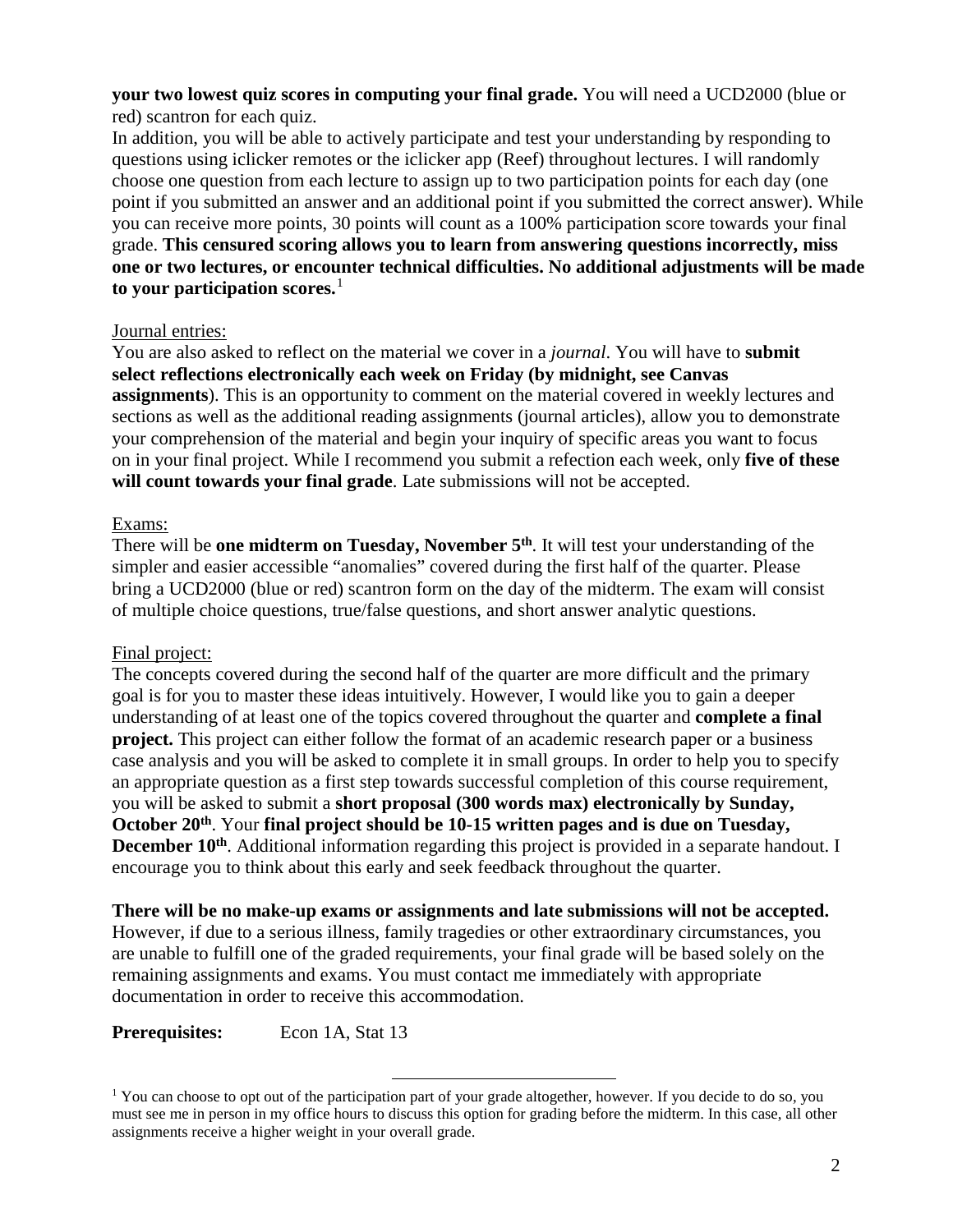| <b>Required:</b>                                      | <b>Introduction to Behavioral Economics: Noneconomic factors that</b><br>shape economic decisions by Davis Just<br>Additional readings as indicated and posted on Canvas                                                                                                                                                                                                                                                               |  |  |
|-------------------------------------------------------|----------------------------------------------------------------------------------------------------------------------------------------------------------------------------------------------------------------------------------------------------------------------------------------------------------------------------------------------------------------------------------------------------------------------------------------|--|--|
|                                                       | iClicker2 (campus standard), iclicker Reef App <sup>1</sup>                                                                                                                                                                                                                                                                                                                                                                            |  |  |
| <b>Recommended:</b>                                   | The Undoing Project: A Friendship that Changed our Minds. Michael Lewis.<br>W.W. Norton & Company, 2016                                                                                                                                                                                                                                                                                                                                |  |  |
|                                                       | Thinking Fast and Slow. Daniel Kahneman, Farrar, Straus and Giroux, 2011                                                                                                                                                                                                                                                                                                                                                               |  |  |
|                                                       | Nudge: Improving Decisions About Health, Wealth, and Happiness. Richard<br>H. Thaler and Cass R. Sunstein, Penguin books, 2008                                                                                                                                                                                                                                                                                                         |  |  |
|                                                       | Predictably Irrational: The Hidden Forces that Shape our Decisions, Dan<br>Ariely. Harper Collins Books, 2008.                                                                                                                                                                                                                                                                                                                         |  |  |
|                                                       | The Black Swan: The Impact of the Highly Improbable. Nassim Nicholas<br>Taleb, Random House, 2007                                                                                                                                                                                                                                                                                                                                      |  |  |
|                                                       | Blink: The power of thinking without thinking. Malcolm Gladwell, Time<br>Warner Book Group, 2005                                                                                                                                                                                                                                                                                                                                       |  |  |
|                                                       | Mindless Eating: Why we eat more than we think, Brian Wansink,<br>Random House Publishing Group, 2010.<br>(Please note that I decided to keep this reference despite the fact that Brian<br>Wansink's research has become under attack for manipulating his results.<br>Since then, a number of his original publications have been retracted from<br>journals. This ongoing discussion is a valuable lesson on scientific integrity.) |  |  |
| Lectures:<br><b>Sections:</b><br><b>Office hours:</b> | T/R<br>$12:10 - 1:30$ pm, Wellman 126<br>$\mathbf T$<br>$5:10 - 6:00$ pm or $6:10 - 7:00$ pm, Young 185<br>T<br>$10:00 - 11:00$ am, SSH 2147<br>$\mathbf{R}$<br>$9:00 - 10:00$ am, SSH 2147                                                                                                                                                                                                                                            |  |  |
|                                                       | The best way to meet me outside of office hours is to email me and<br>schedule a time. If you have any problems with this course, or with any<br>other matters that may affect your work in this course, please contact me<br><i>immediately.</i>                                                                                                                                                                                      |  |  |
|                                                       | <b>Teaching Assistants:</b> Sean Kiely (Tuesday sections, email: sfkiely@ucdavis.edu)<br>Office hours: F<br>$10:00 - 11:00$ am, SSH 2143                                                                                                                                                                                                                                                                                               |  |  |

#### **Grades:**

Your final numerical score will be calculated based on participation, **quizzes, lecture participation, essays, midterm, and final project.** Numerical scores will not be converted to letter grades until the end of the quarter and specific letter grades will not be assigned to individual assignments. I will provide feedback on your performance over the course of the quarter, however. The final score breakdown and grade distribution is as follows:

| Participation | $6\%$ (30 points)  |
|---------------|--------------------|
| Quizzes       | 14\% (70 points)   |
| Short essays  | $10\%$ (50 points) |
| Midterm       | 30% (150 points)   |
|               |                    |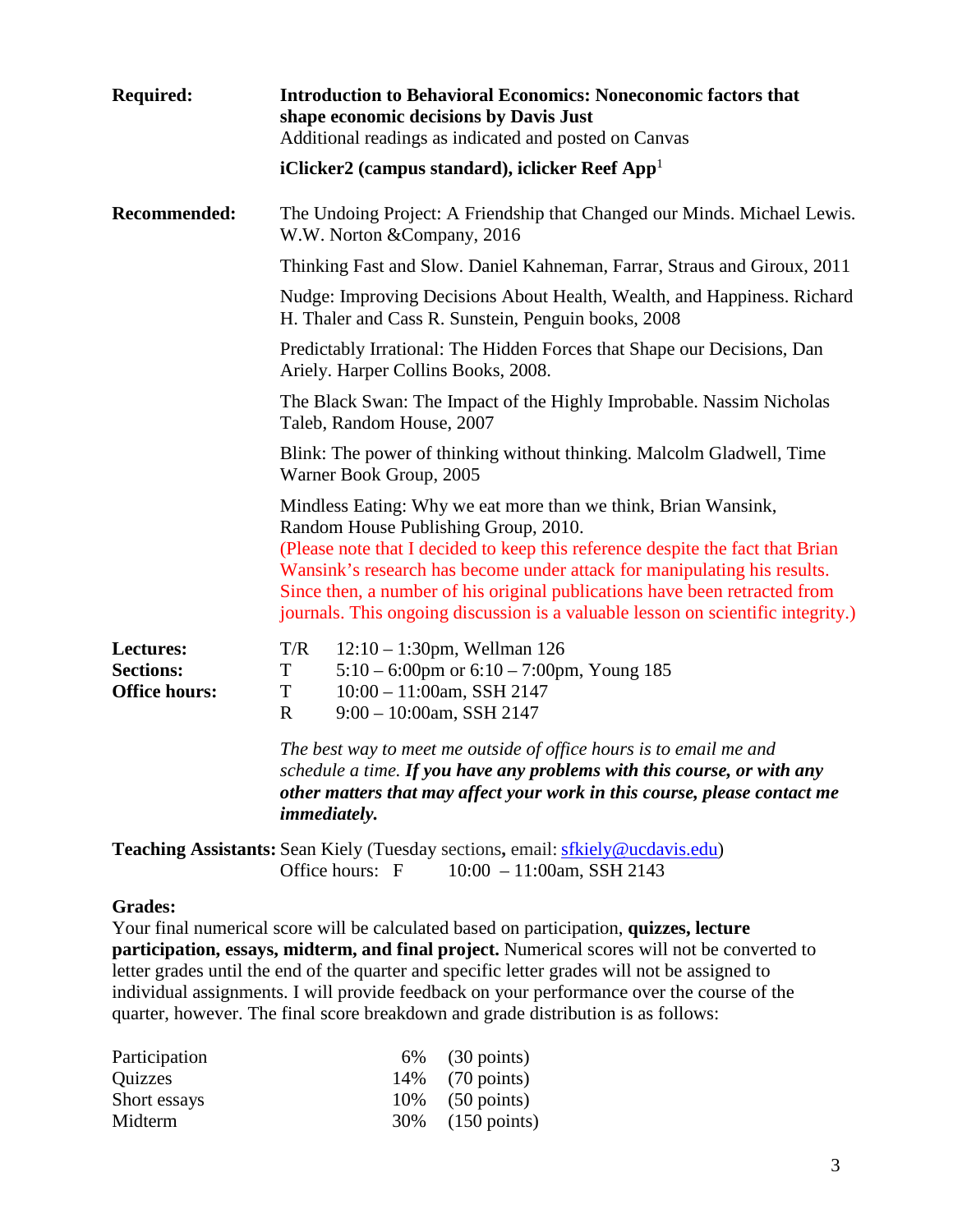| Project proposal |
|------------------|
| Final project    |

|                  | 100\% $(500 \text{ points})$ |
|------------------|------------------------------|
| Final project    | 30\% (150 points)            |
| Project proposal | 10\% $(50 \text{ points})$   |

| <b>Percent</b> | <b>Points</b> | Grade                       |
|----------------|---------------|-----------------------------|
| $93 - 100\%$   | $500 - 465$   | A                           |
| $90 - 92\%$    | $450 - 464$   | $A -$                       |
| $87 - 89\%$    | $435 - 449$   | $B+$                        |
| $83 - 86\%$    | $415 - 434$   | B.                          |
| $80 - 82%$     | $400 - 414$   | $B -$                       |
| $77 - 79\%$    | $385 - 399$   | $C+$                        |
| $73 - 76%$     | $365 - 384$   | $\mathcal{C}_{\mathcal{C}}$ |

# **Tentative schedule:**

| Week                            | <b>Subject</b>                    | <b>Assigned Readings</b>    |
|---------------------------------|-----------------------------------|-----------------------------|
|                                 |                                   | (Just, and journal          |
|                                 |                                   | <i>articles</i> )           |
| Week 1 (R 09/26)                | Introduction and course logistics | Frank et al 1993; Ashraf et |
|                                 |                                   | al 2005                     |
| Week 2 (T 10/01, R 10/04)       | Rational choice theory and        | Chapter 1                   |
|                                 | rational modeling                 | <b>Simon 1978</b>           |
| Week 3 T 10/08, R 10/10)        | Consumer purchasing decisions: -  | Chapter 2                   |
|                                 | Transaction utility and consumer  | Della Vigna and             |
|                                 | pricing                           | Malmendier 2006; Just and   |
|                                 |                                   | Wansink 2011                |
| Week 4 (T 10/15, R 10/17)       | Consumer purchasing decisions:    | Chapter 3                   |
|                                 | Mental accounting                 | Just 2006; Heath and Soll   |
| Project proposal due 10/20      |                                   | 1996                        |
| Week 5 (T 10/22, R 10/24)       | Consumer purchasing decisions:    | Chapter 4                   |
|                                 | Status quo bias and default       | Johnson and Goldstein       |
|                                 | options                           | 2003; Loewenstein and       |
|                                 |                                   | <b>Adler 1995</b>           |
| Week 6 (T 10/29, R 10/31)       | Decisions under uncertainty:      | Chapter 6                   |
|                                 | Choice bracketing                 | Camerer et al 1997          |
| Week 7 (T 11/05, R 11/07)       | Decisions under uncertainty:      | Chapter 7                   |
| <b>Midterm: T 11/05</b>         | Representativeness and            | Bertrand and Mullainathan   |
|                                 | availability                      | 2004                        |
| Week 8 (T 11/12, R 11/14)       | Decisions under uncertainty:      | Chapter 8                   |
|                                 | Confirmation and overconfidence   | Barber and Odean 2001       |
| Week 9 (T 11/19, R 11/21)       | Decisions under uncertainty:      | Chapter 8 (cont.)           |
|                                 | Confirmation and overconfidence   | Darley and Gross 1983       |
| Week 10 (T 11/26, R 11/28)      | Decisions over time: Projection   | Chapter 11                  |
| Thanksgiving holiday: 11/28 (no | and hindsight bias                | Read and van Leeuwen 1998   |
| <i>lecture</i> )                |                                   |                             |
| Week 11 (T 12/03, R 12/05)      | Decisions over time:              | Chapter 12                  |
| Last day of instruction: 12/06  | Procrastination                   | Ariely and Wertenbroch,     |
|                                 |                                   | 2002                        |
| Final paper due: Tuesday 12/10  |                                   |                             |
|                                 |                                   |                             |